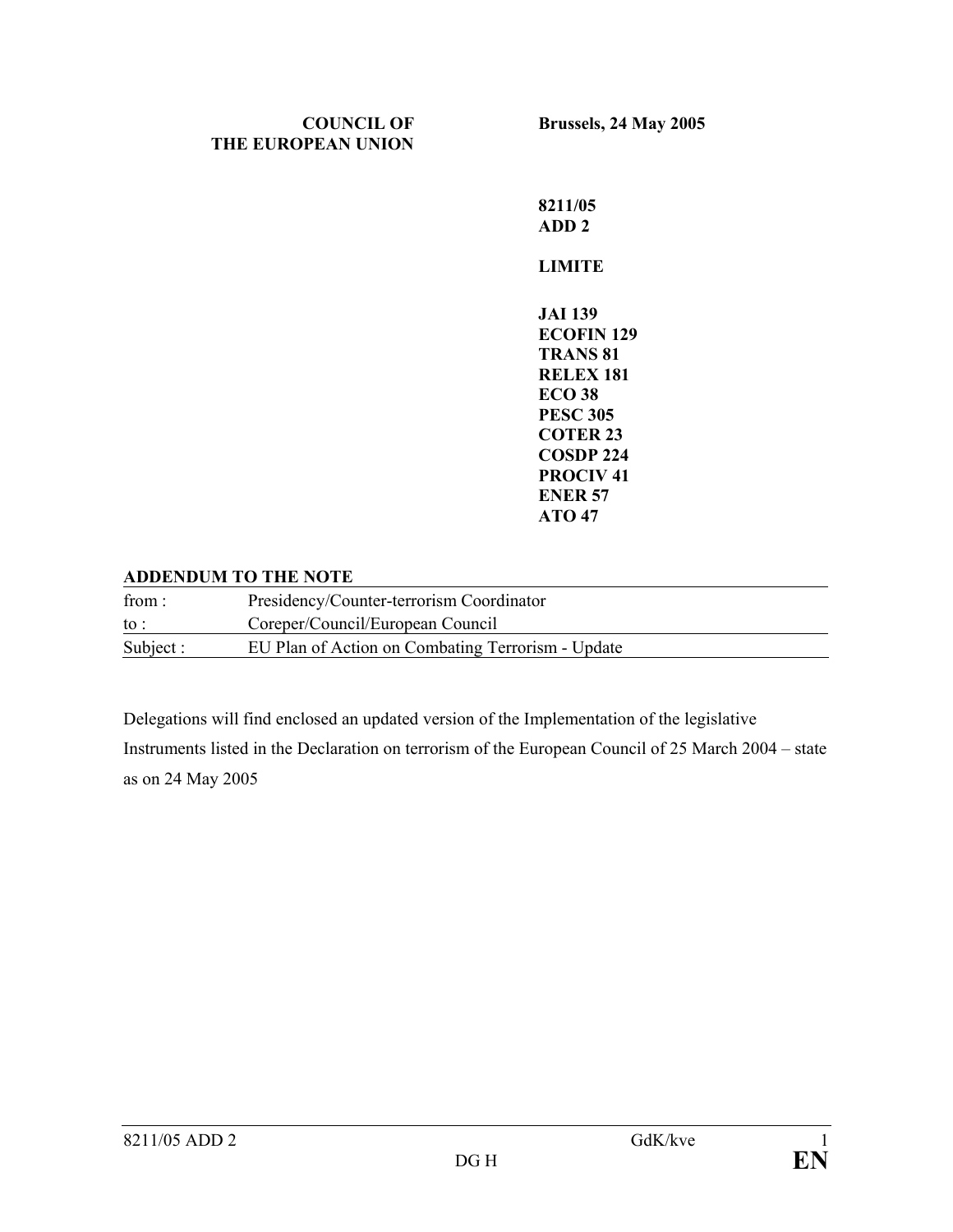## **Implementation of the legislative Instruments listed in the Declaration on terrorism of the European Council of 25 March 2004 – state as on 24 May 2005**

| BE | DE | DK | ES | FIN                                                                                                                                                                   | FR | GR | ПE | IT | LU | NL | PT | <b>SE</b>                                | UK CY | CZ. | EE | HU | LV | LT | МT | PL | -SI | -SK |
|----|----|----|----|-----------------------------------------------------------------------------------------------------------------------------------------------------------------------|----|----|----|----|----|----|----|------------------------------------------|-------|-----|----|----|----|----|----|----|-----|-----|
|    |    |    |    |                                                                                                                                                                       |    |    |    |    |    |    |    | <b>Instruments of the European Union</b> |       |     |    |    |    |    |    |    |     |     |
|    |    |    |    | a) Framework Decision of 13 June 2002 on the European Arrest Warrant (initial deadline for old Member States: 31 December 2003; for new Member States: date of        |    |    |    |    |    |    |    |                                          |       |     |    |    |    |    |    |    |     |     |
|    |    |    |    | accession; deadline set by the Declaration of the European Council: June $2004$ <sup>2</sup>                                                                          |    |    |    |    |    |    |    |                                          |       |     |    |    |    |    |    |    |     |     |
|    |    |    |    |                                                                                                                                                                       |    |    |    |    |    |    |    |                                          |       |     |    |    |    |    |    |    |     |     |
|    |    |    |    | b) Framework Decision of 13 June 2002 on Joint Investigation Teams (initial deadline for old Member States: 1 January 2003; for new Member States: date of accession; |    |    |    |    |    |    |    |                                          |       |     |    |    |    |    |    |    |     |     |
|    |    |    |    | deadline set by the Declaration of the European Council: June $2004$ <sup>3</sup>                                                                                     |    |    |    |    |    |    |    |                                          |       |     |    |    |    |    |    |    |     |     |
|    |    |    |    |                                                                                                                                                                       |    |    |    | -  |    |    |    |                                          |       |     |    |    |    |    |    |    |     |     |

<sup>&</sup>lt;sup>1</sup> y= in case of a Framework Decision: implementation completed, legislation has entered into force;  $-$  = implementation not completed;  $c$ = implementation completed, legislation has not entered into force; p= implemented in part; in case the Commission has already submitted a report on the implementation of an instrument (by the old Member States), the report is taken account of;

 $y=$  in case of a Convention or a Protocol: notified the General Secretariat of the Council that the Member State has ratified the instrument;  $-$  = no notification;

 $\degree$  Member State has informed General Secretariat of the Council that the instrument has been implemented, but legislation has not been sent to the Council Secretariat;

<sup>&</sup>lt;sup>2</sup> In February 2005, the Commission submitted a report on the implementation of the FD on the EAW (doc. 6815/05 COPEN 42 + ADD 1). According to this report, the legislation of in particular CZ, DK, EE, IE, LU, MT, NL, SI and UK does not fully comply with the FD.

<sup>&</sup>lt;sup>3</sup> In January 2005, the Commission submitted a report on national measure taken to comply with the FD on JITs (doc. 5448/05 COPEN 10 + ADD 1). According to this report, only the legislation of ES (out of the 19 Member States whose legislation was examined) fully complies with the FD.

<sup>&</sup>lt;sup>4</sup> GR has indicated that an ad hoc committee of the Ministry of Justice has prepared draft laws to implement the FD on JITs, the Eurojust Decision, the 2000 MLA Convention and the 2001 Protocol thereto as well as the FD on freezing orders. Their submission to the Parliament is imminent.

**<sup>5</sup>** LU has indicated that its draft legislation to implement the FD on Joint Investigation Teams is currently pending before its Parliament.

<sup>&</sup>lt;sup>6</sup> HU has indicated that the FD on JITs has been implemented insofar as police co-operation is concerned. Relating to judicial co-operation, the legislation has been enacted but will only enter into force when the 2000 EU Convention on MLA enters into force.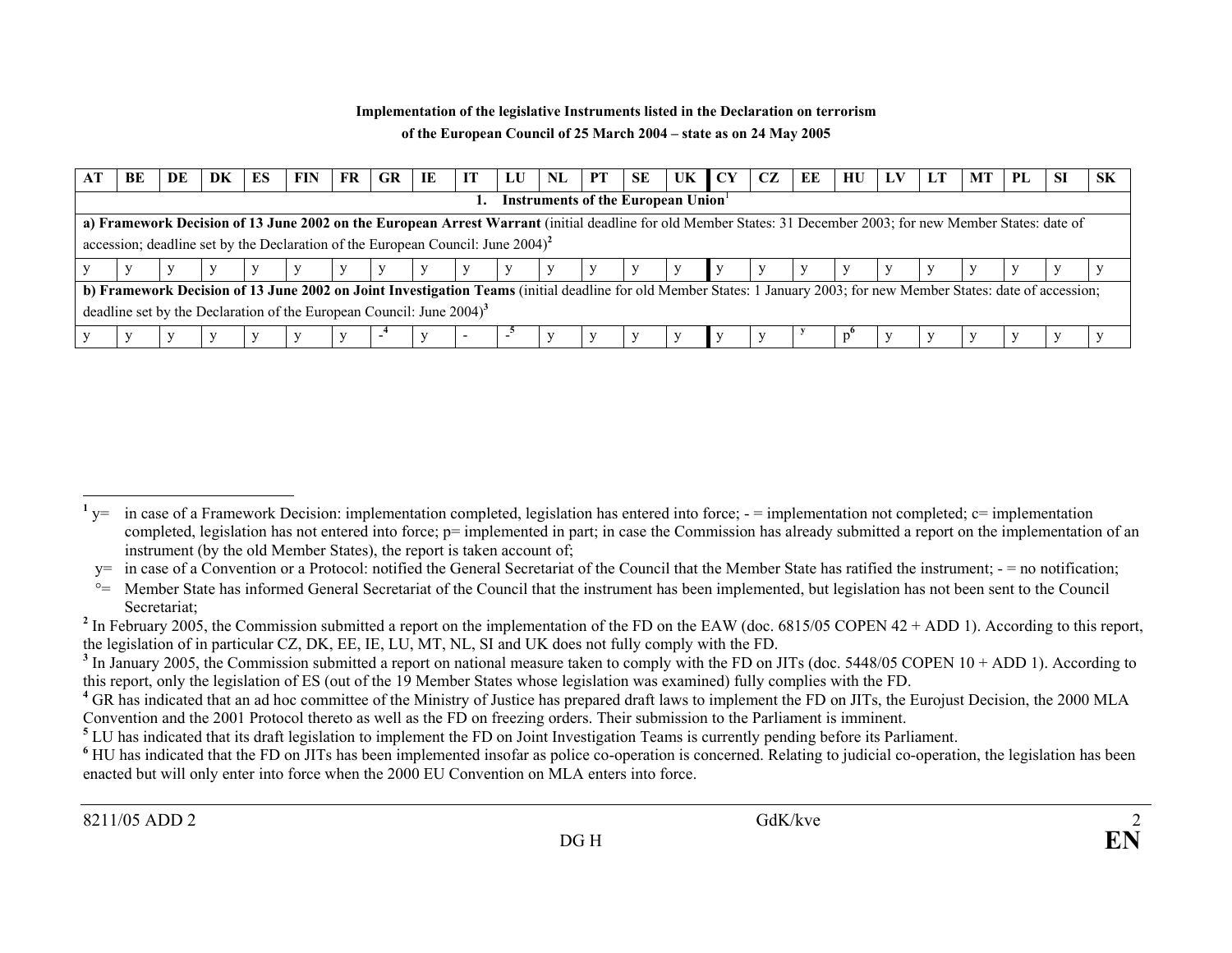| BE | DF | DK | ES | FIN                                                                                                                                                               | FR | <b>GR</b> | IE |  | PT | SE |  | ЕE |  |  |  |  |
|----|----|----|----|-------------------------------------------------------------------------------------------------------------------------------------------------------------------|----|-----------|----|--|----|----|--|----|--|--|--|--|
|    |    |    |    | c) Framework Decision of 13 June 2002 on Combating Terrorism (initial deadline for old Member States: 31 December 2002; for new Member States: date of accession; |    |           |    |  |    |    |  |    |  |  |  |  |
|    |    |    |    | deadline set by the Declaration of the European Council: June 2004)'                                                                                              |    |           |    |  |    |    |  |    |  |  |  |  |
|    |    |    |    |                                                                                                                                                                   |    |           |    |  |    |    |  |    |  |  |  |  |

<sup>&</sup>lt;sup>1</sup> On 8 June 2004 the Commission submitted a report on the implementation of the FD on Combating Terrorism by the 15 old Member States (doc. 10528/04 DROIPEN 28 CATS 30 + ADD 1 issued on 15 June 2004). According to this report, only FIN, FR and PT appear to have fulfilled entirely the obligations emerging from the FD on Combating Terrorism except Article 9(2) of the FD. The latter provision appears to have been incorporated, according to the aforementioned report, by none of the Member States. This report is the basis for a note from the Presidency to the Council (doc. 11687/2/04 DROIPEN 40 REV 2). The legislation of the 10 new Member States as well as further progress in implementing this Framework Decision and additional information provided for by the old Member States will be examined in a second report from the Commission (to be submitted to the Council by 30 June 2005).

<sup>&</sup>lt;sup>2</sup> According to the aforementioned report from the Commission (doc. 10528/04 DROIPEN 28 CATS  $30 + ADD 1$ ), AT did not entirely comply with the Framework Decision at the time of the drafting of the report. Since then, AT has introduced further legislative procedures so as to enact supplementary legislation.

**<sup>3</sup>** Sweden has provided supplementary information concerning the Swedish implementation of the FD on Combating Terrorism.

<sup>&</sup>lt;sup>4</sup> CY has indicated that new counter terrorism legislation is under preparation.

**<sup>5</sup>** CZ has indicated that it has implemented the FD on Combating Terrorism with the exception of Article 5(2) and Articles 7 and 8 of the FD.

<sup>&</sup>lt;sup>6</sup> LV has informed the General Secretariat of the Council that it has implemented the FD on Combating Terrorism apart from the provisions on liability of legal persons.

<sup>&</sup>lt;sup>7</sup> SK has informed the General Secretariat of the Council that it has implemented the FD on Combating Terrorism apart form the provisions on liability of legal persons. Criminal liability of legal persons will be established in the frame of the new Criminal Code which is currently in preparation.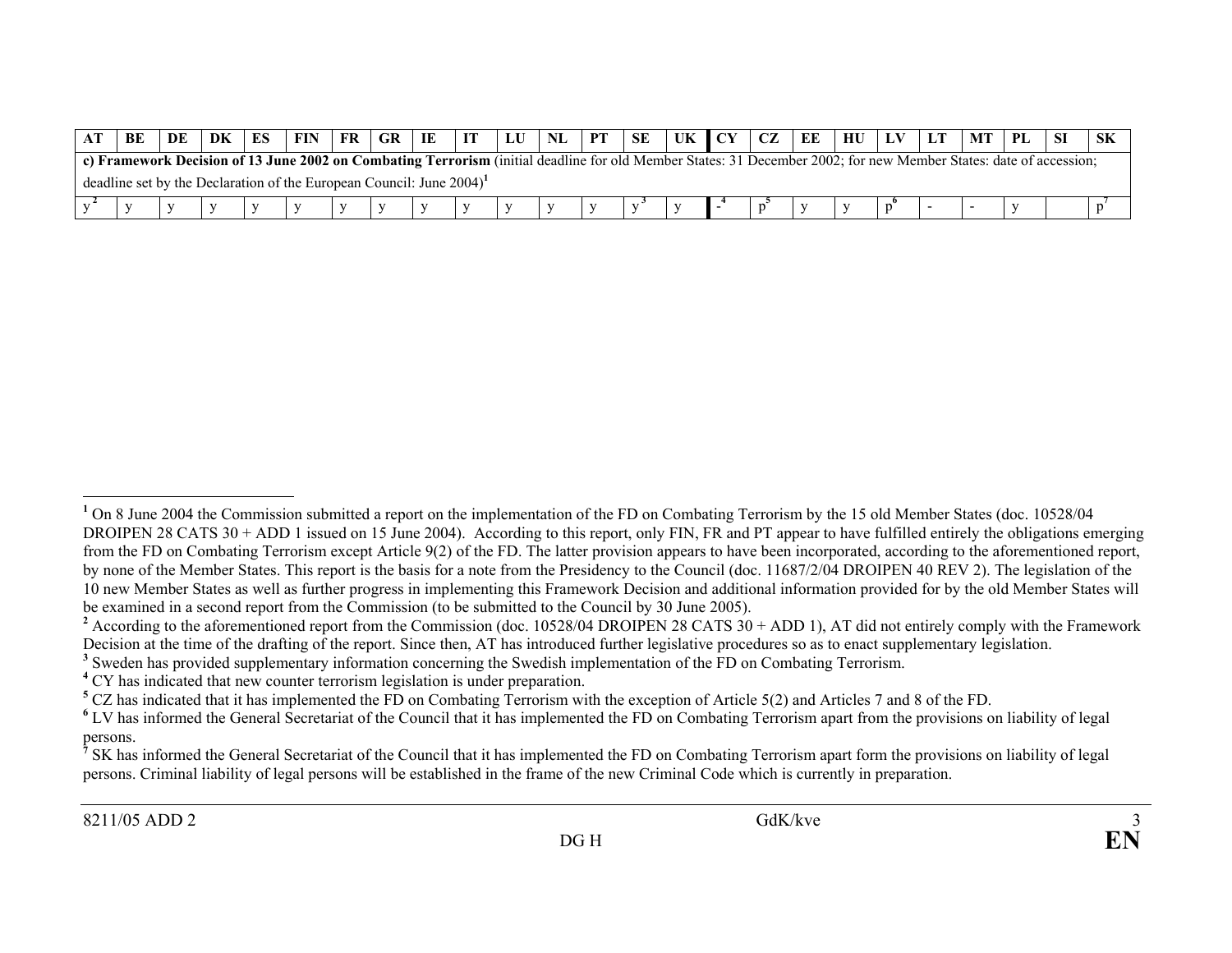|       | BE | DE | DK | ES | FIN                                                                                                                                                                       | FR. | GR. | IE | И | LU | NL | PТ | SE | UK. | ∣ CY | CZ | EE | HU | LV | МT | PL | SK |
|-------|----|----|----|----|---------------------------------------------------------------------------------------------------------------------------------------------------------------------------|-----|-----|----|---|----|----|----|----|-----|------|----|----|----|----|----|----|----|
|       |    |    |    |    | d) Framework Decision of 26 June 2001 on money laundering, the identification, tracing, freezing, seizing and confiscation of instrumentalities and the proceeds of       |     |     |    |   |    |    |    |    |     |      |    |    |    |    |    |    |    |
|       |    |    |    |    | crime' (initial deadline for old Member States: 31 December 2002; for new Member States: date of accession; deadline set by the Declaration of the European Council: June |     |     |    |   |    |    |    |    |     |      |    |    |    |    |    |    |    |
| 2004) |    |    |    |    |                                                                                                                                                                           |     |     |    |   |    |    |    |    |     |      |    |    |    |    |    |    |    |
|       |    |    |    |    |                                                                                                                                                                           |     |     |    |   |    |    |    |    |     |      |    |    |    |    |    |    |    |
|       |    |    |    |    |                                                                                                                                                                           |     |     |    |   |    |    |    |    |     |      |    |    |    |    |    |    |    |

<sup>&</sup>lt;sup>1</sup> The report from the Commission on the implementation of this Framework Decision (doc. 9251/04 DROIPEN 14) which is the basis for the Presidency's note to Council (doc. 10369/2/04 DROIPEN 24 REV 2 + COR 1) examines only the legislation of the 15 old Member States. The legislation of the 10 new Member States as well as further progress in implementing this Framework Decision and additional information provided for by the old Member States will be examined in a second report from the Commission (to be submitted to the Council by 30 June 2005). According to the report from the Commission on the implementation of this Framework Decision (doc. 9251/04 DROIPEN 14), ES, IT and LU were, at the time of the drafting of the report, preparing legislation that had not yet entered into force, a special legislative drafting committee was producing national transposing provisions in GR and SE was examining whether new legislation was necessary to comply with the Framework Decision

<sup>&</sup>lt;sup>2</sup> According to the aforementioned report from the Commission (doc. 9251/04 DROIPEN 14), AT did not entirely comply with the Framework Decision at the time of the drafting of the report. Since then, AT has notified the COM and the GSC of legislation that was enacted in order to comply with the Framework Decision. <sup>3</sup> According to the aforementioned report from the Commission (doc. 9251/04 DROIPEN 14), ES did not entirely comply with Articles 1 and 3 of the Framework Decision at the time of the drafting of the report. Since then, ES has enacted new legislation in order to transpose the Framework Decision. These provisions have

already entered into force and will be applied to offences committed after 1 October 2004.

<sup>&</sup>lt;sup>4</sup> GR has indicated that a special committee of the Ministry of Justice has prepared the draft law. It will be included in a more comprehensive draft law for the "modification, completion and substitution of the stipulations of the Law 2331/95 regarding the prevention and suppression of the legalisation of revenues from criminal acts".

**<sup>5</sup>** According to the aforementioned report from the Commission (doc. 9251/04 DROIPEN 14), IT did not inform on provisions implementing Article 2 of the Framework Decision. Thus, it is taken that IT complies only in part with the Framework Decision.

<sup>&</sup>lt;sup>6</sup> According to the aforementioned report from the Commission (doc. 9251/04 DROIPEN 14), PT did not entirely comply with the Framework Decision at the time of the drafting of the report. Since then, PT has enacted new legislation in order to transpose the Framework Decision.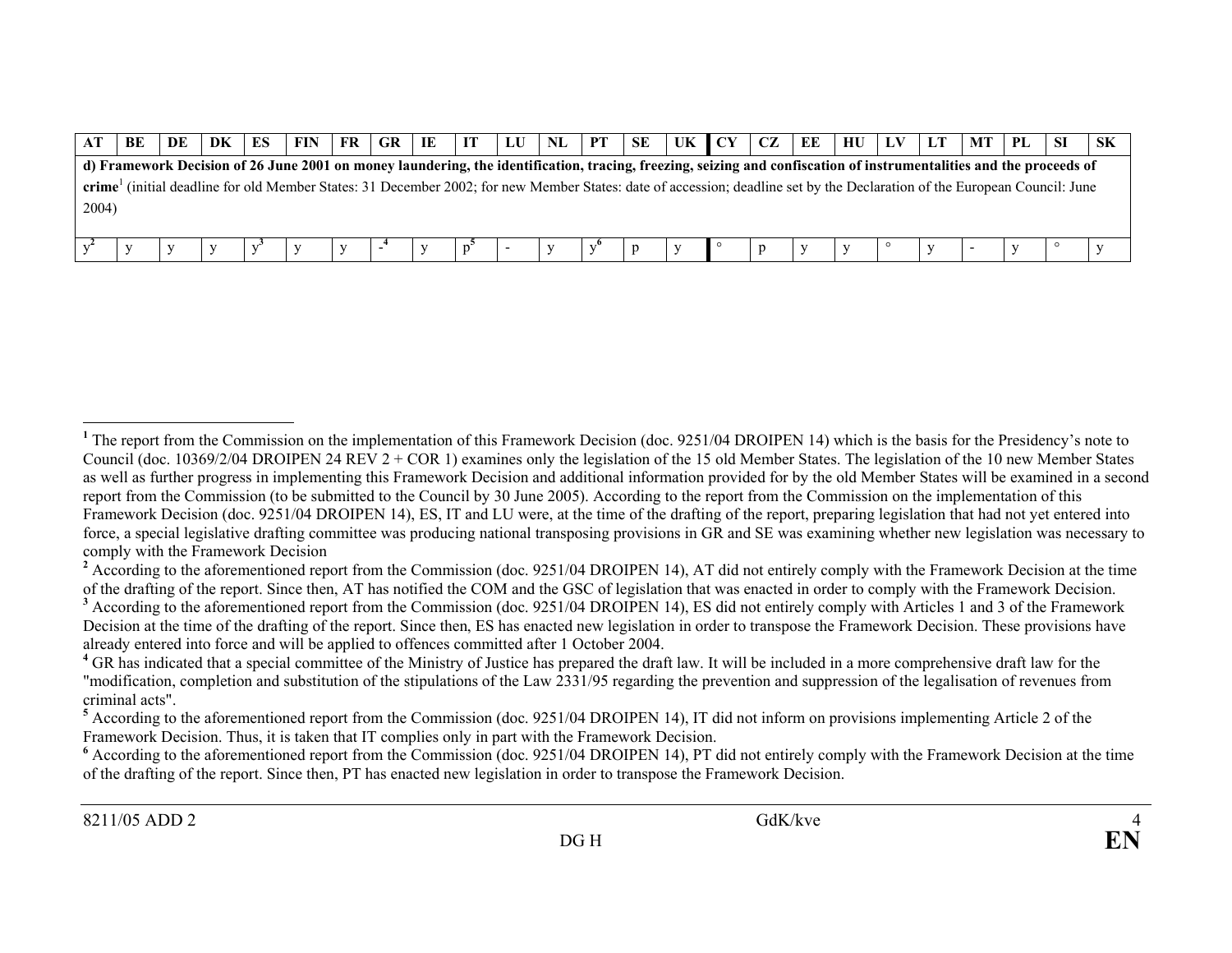| BE                               | DE | DK | ES | FIN                                                                                                                                                                                 | FR. | <b>GR</b>                | IE | IТ | LU | NL | <b>PT</b> | <b>SE</b>                             | UK | <b>CY</b> | CZ | ЕE | нu | LТ | MТ | PL | -SI | <b>SK</b> |
|----------------------------------|----|----|----|-------------------------------------------------------------------------------------------------------------------------------------------------------------------------------------|-----|--------------------------|----|----|----|----|-----------|---------------------------------------|----|-----------|----|----|----|----|----|----|-----|-----------|
|                                  |    |    |    | e) Decision of 28 February 2002 establishing Eurojust <sup>1</sup> (initial deadline: 6 September 2003; deadline set by the Declaration of the European Council: June 2004)         |     |                          |    |    |    |    |           |                                       |    |           |    |    |    |    |    |    |     |           |
|                                  |    |    |    |                                                                                                                                                                                     |     | $\overline{\phantom{a}}$ |    |    |    |    |           |                                       |    |           |    |    |    |    |    |    |     |           |
|                                  |    |    |    | f) Decision of 19 December 2002 on the implementation of specific measures for police and judicial cooperation to combat terrorism <sup>2</sup> (deadline set by the Declaration of |     |                          |    |    |    |    |           |                                       |    |           |    |    |    |    |    |    |     |           |
| the European Council: June 2004) |    |    |    |                                                                                                                                                                                     |     |                          |    |    |    |    |           |                                       |    |           |    |    |    |    |    |    |     |           |
|                                  |    |    |    |                                                                                                                                                                                     |     |                          |    |    |    |    |           |                                       |    |           |    |    |    |    |    |    |     |           |
|                                  |    |    |    | g) Convention of 29 May 2000 on Mutual Assistance in Criminal Matters between the Member States of the European Union (deadline set by the Declaration of the                       |     |                          |    |    |    |    |           |                                       |    |           |    |    |    |    |    |    |     |           |
| European Council: December 2004) |    |    |    |                                                                                                                                                                                     |     |                          |    |    |    |    |           |                                       |    |           |    |    |    |    |    |    |     |           |
|                                  |    |    |    |                                                                                                                                                                                     |     |                          |    |    |    |    |           | $\circ_{\mathbf{n}^{\mathbf{\cdot}}}$ |    | റ4        |    |    |    |    |    | o. |     |           |

<sup>&</sup>lt;sup>1</sup> The information refers to the question whether Member States have enacted legislation or take the view that they comply with the Council Decision on the basis of existing provisions  $(=v)$  or not  $(=$ -). As to the appointment of national members of Eurojust, all (old and new) Member States have notified the General Secretariat of the Council of the EU of their decisions. On 6 July 2004 the Commission submitted a report on the legal transposition of the Council Decision setting up Eurojust by the 15 old Member States (doc. 11280/04 EUROJUST 66 + ADD 1). According to this report from the Commission, FIN, UK, IE, GR, SE and DK still had to bring, at the time of the drafting of the report, their national legislation into conformity with the Eurojust Decision.

**<sup>2</sup>** Designation of a Eurojust national correspondent for terrorism matters by each Member State

<sup>&</sup>lt;sup>3</sup> According to information received from SE, the MLA Convention has been implemented to a large extent. So far, the General Secretariat of the Council has not been notified thereof.

<sup>&</sup>lt;sup>4</sup> CY has indicated that the 2000 Convention on MLA and the 2001 Protocol thereto have been implemented into national law. So far, the General Secretariat of the Council has not been notified thereof, accordingly.

<sup>&</sup>lt;sup>5</sup> PL has indicated that the legislation to implement the 2000 Convention on MLA and the 2001 Protocol thereto were awaiting signature by the President. The ratification instrument can only be signed by the President after Poland has received an authentic text of the Convention and the Protocol in Polish.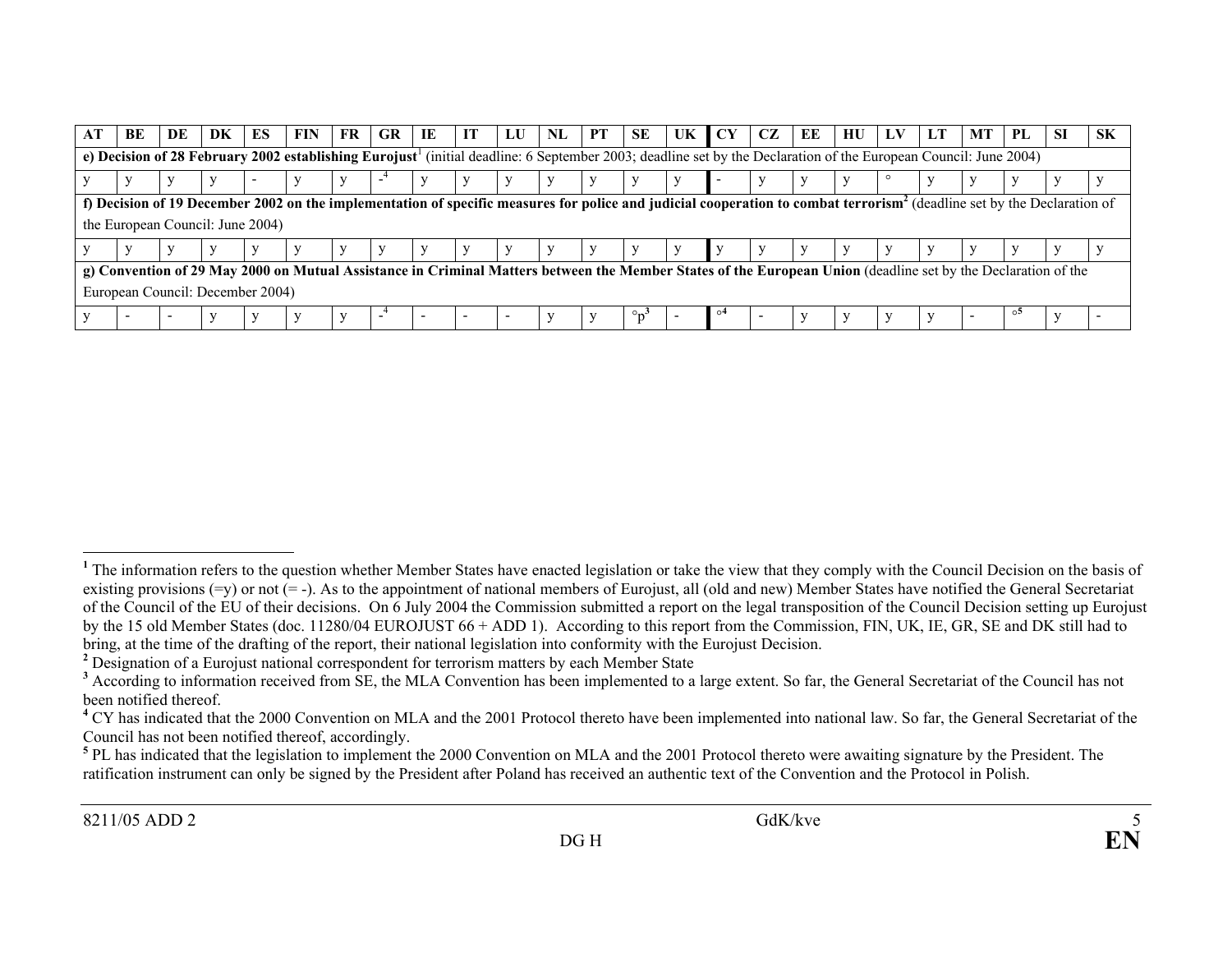| AT | BE                               | DE | DK | ES | FIN                                                                                                                                                                  | FR | <b>GR</b> | IE | IТ | LU                       | NL | <b>PT</b> | <b>SE</b> | UK | CY              | CZ | ЕE | HU | LV | LТ | МT | PL       | -SI | <b>SK</b> |
|----|----------------------------------|----|----|----|----------------------------------------------------------------------------------------------------------------------------------------------------------------------|----|-----------|----|----|--------------------------|----|-----------|-----------|----|-----------------|----|----|----|----|----|----|----------|-----|-----------|
|    |                                  |    |    |    | h) Protocol of 16 October 2001 to the Convention on Mutual Assistance in Criminal Matters between the Member States of the European Union (deadline set by the       |    |           |    |    |                          |    |           |           |    |                 |    |    |    |    |    |    |          |     |           |
|    |                                  |    |    |    | Declaration of the European Council: December 2004)                                                                                                                  |    |           |    |    |                          |    |           |           |    |                 |    |    |    |    |    |    |          |     |           |
|    |                                  |    |    |    |                                                                                                                                                                      |    |           |    |    | $\overline{\phantom{0}}$ |    | ÷,        |           |    | 0 <sup>23</sup> |    |    |    |    |    |    | $0^{24}$ |     |           |
|    |                                  |    |    |    | i) Protocol of 30 November 2000 amending the Europol Convention (deadline set by the Declaration of the European Council: December 2004)                             |    |           |    |    |                          |    |           |           |    |                 |    |    |    |    |    |    |          |     |           |
|    |                                  |    |    |    |                                                                                                                                                                      |    |           |    |    |                          |    |           |           |    |                 |    |    |    |    |    |    |          |     |           |
|    |                                  |    |    |    | j) Protocol of 28 November 2002 amending the Europol Convention and the Protocol on the privileges and immunities of Europol (deadline set by the Declaration of the |    |           |    |    |                          |    |           |           |    |                 |    |    |    |    |    |    |          |     |           |
|    | European Council: December 2004) |    |    |    |                                                                                                                                                                      |    |           |    |    |                          |    |           |           |    |                 |    |    |    |    |    |    |          |     |           |
|    |                                  |    |    |    |                                                                                                                                                                      |    |           |    |    | 26                       |    | 25        |           |    |                 |    |    |    |    |    |    |          |     |           |
|    |                                  |    |    |    | k) Protocol of 27 November 2003 amending the Europol Convention (deadline set by the Declaration of the European Council: December 2004)                             |    |           |    |    |                          |    |           |           |    |                 |    |    |    |    |    |    |          |     |           |
|    |                                  |    |    |    |                                                                                                                                                                      |    |           |    |    |                          |    |           |           |    |                 |    |    |    |    |    |    |          |     |           |
|    |                                  |    |    |    | I) Framework Decision of 22 July 2003 on the execution of orders freezing property or evidence (initial deadline for Member States (and current Acceding States): 2  |    |           |    |    |                          |    |           |           |    |                 |    |    |    |    |    |    |          |     |           |
|    |                                  |    |    |    | August 2005; deadline set by the Declaration of the European Council: December 2004)                                                                                 |    |           |    |    |                          |    |           |           |    |                 |    |    |    |    |    |    |          |     |           |
|    |                                  |    |    |    |                                                                                                                                                                      |    |           |    |    |                          |    |           |           |    |                 |    |    |    |    |    |    |          |     |           |

<sup>&</sup>lt;sup>1</sup> PT has indicated that the ratification process has been delayed by the elections of the Parliament. PT hopes to finalise the ratification process during the first half of 2005.

<sup>&</sup>lt;sup>2</sup> LU has indicated that its draft legislation to implement the Protocols to the Europol Convention is currently pending before its Parliament.

<sup>&</sup>lt;sup>3</sup> UK has indicated that it has implemented the FD on the execution of orders freezing property or evidence insofar as terrorist assets are concerned. UK is making progress towards full implementation.

<sup>&</sup>lt;sup>4</sup> LV has indicated that the amendments to the Latvian Criminal Procedure Code which are necessary to implement the FD on freezing orders, will be made together with the amendments necessary to implement the draft FD on mutual recognition of confiscation orders and the draft FD on financial penalties which are both still awaiting adoption by the Council. As the new Latvian Criminal procedure Code is currently being finalised in the third and final reading by the Latvian Parliament, any additional amendments must wait until it has been adopted.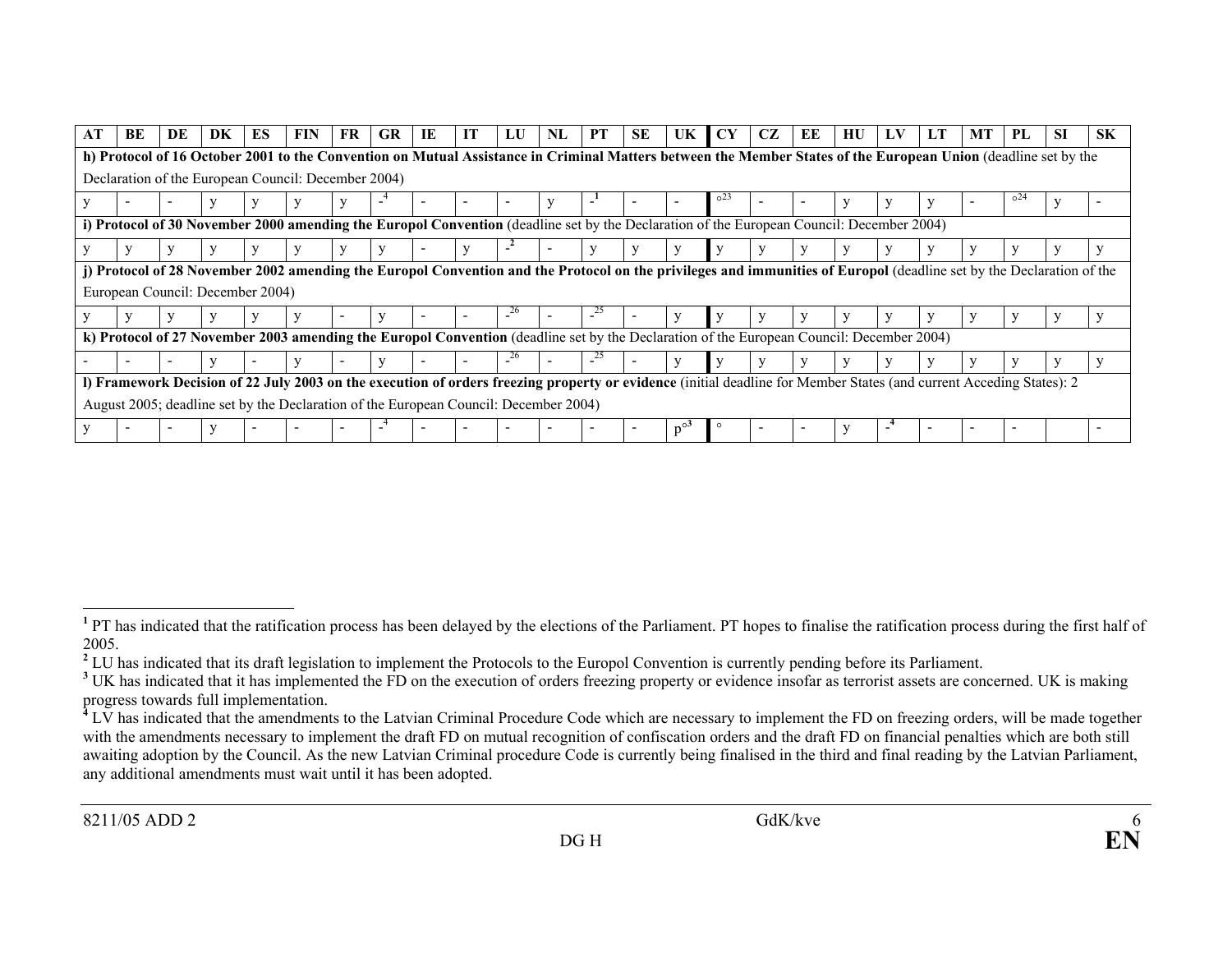| АT | BE | DE | DK | ES | <b>FIN</b>                                                                                                                                                            | FR | <b>GR</b> | IE               | IT | IJ                                       | NL | <b>PT</b> | <b>SE</b> | UK | CY | CZ | ЕE | НU | LV | LT | МT | PL | -SI | <b>SK</b> |
|----|----|----|----|----|-----------------------------------------------------------------------------------------------------------------------------------------------------------------------|----|-----------|------------------|----|------------------------------------------|----|-----------|-----------|----|----|----|----|----|----|----|----|----|-----|-----------|
|    |    |    |    |    |                                                                                                                                                                       |    |           | $\overline{2}$ . |    | <b>INSTRUMENTS OF THE UNITED NATIONS</b> |    |           |           |    |    |    |    |    |    |    |    |    |     |           |
|    |    |    |    |    | a) Convention on Offences and Certain Other Acts Committed on Board Aircraft of 14 September 1963                                                                     |    |           |                  |    |                                          |    |           |           |    |    |    |    |    |    |    |    |    |     |           |
|    |    |    |    |    |                                                                                                                                                                       |    |           |                  |    |                                          |    |           |           |    |    |    |    |    |    |    |    |    |     |           |
|    |    |    |    |    | b) Convention for the Suppression of Unlawful Seizure of Aircraft of 16 December 1970                                                                                 |    |           |                  |    |                                          |    |           |           |    |    |    |    |    |    |    |    |    |     |           |
|    |    |    |    |    |                                                                                                                                                                       |    |           |                  |    |                                          |    |           |           |    |    |    |    |    |    | -r | r  |    |     |           |
|    |    |    |    |    | c) Convention for the Suppression of Unlawful Acts against the Safety of Civil Aviation of 23 September 1971                                                          |    |           |                  |    |                                          |    |           |           |    |    |    |    |    |    |    |    |    |     |           |
|    |    |    |    |    |                                                                                                                                                                       |    |           |                  |    |                                          |    |           |           |    |    |    |    |    |    |    |    |    |     |           |
|    |    |    |    |    | d) Convention on the Prevention and Punishment of Crimes against Internationally Protected Persons, including Diplomatic Agents of 14 December 1973                   |    |           |                  |    |                                          |    |           |           |    |    |    |    |    |    |    |    |    |     |           |
|    |    |    |    |    |                                                                                                                                                                       |    |           |                  |    |                                          |    |           |           |    |    |    |    |    |    |    |    |    |     |           |
|    |    |    |    |    | e) International Convention against the Taking of Hostages of 17 December 1979                                                                                        |    |           |                  |    |                                          |    |           |           |    |    |    |    |    |    |    |    |    |     |           |
|    |    |    |    |    |                                                                                                                                                                       |    |           |                  |    |                                          |    |           |           |    |    |    |    |    |    | r  | r  |    |     |           |
|    |    |    |    |    | f) Convention on the Physical Protection of Nuclear Material of 3 March 1980                                                                                          |    |           |                  |    |                                          |    |           |           |    |    |    |    |    |    |    |    |    |     |           |
|    |    |    |    |    |                                                                                                                                                                       |    |           |                  |    |                                          |    |           |           |    |    |    |    |    |    |    |    |    |     |           |
|    |    |    |    |    | g) Protocol for the Suppression of Unlawful Acts of Violence at Airports Serving International Civil Aviation, supplementary to the Convention for the Suppression of |    |           |                  |    |                                          |    |           |           |    |    |    |    |    |    |    |    |    |     |           |
|    |    |    |    |    | Unlawful Acts against the Safety of Civil Aviation of 24 February 1988                                                                                                |    |           |                  |    |                                          |    |           |           |    |    |    |    |    |    |    |    |    |     |           |
|    |    |    |    |    |                                                                                                                                                                       |    |           |                  |    |                                          |    |           |           |    |    |    |    |    |    |    |    |    |     |           |
|    |    |    |    |    | h) Convention for the Suppression of Unlawful Acts against the Safety of Maritime Navigation of 10 March 1988                                                         |    |           |                  |    |                                          |    |           |           |    |    |    |    |    |    |    |    |    |     |           |
|    |    |    |    |    |                                                                                                                                                                       |    |           |                  |    |                                          |    |           |           |    |    |    |    |    |    |    |    |    |     |           |

 $\overline{1}$  r= ratification (or accession or succession); s= signature (without ratification);